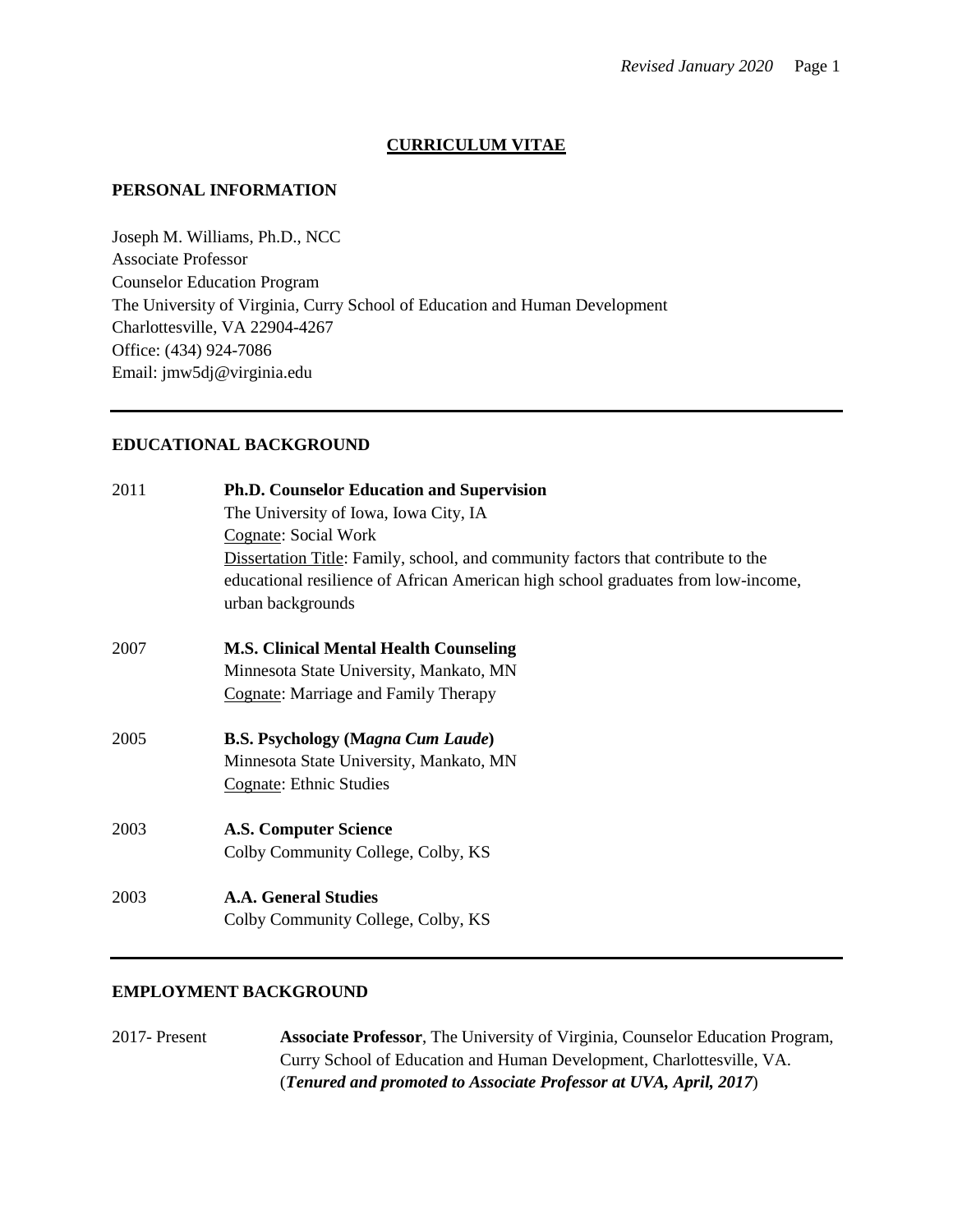| 2011-2017 | <b>Assistant Professor, George Mason University, Counseling and Human</b><br>Development, College of Education and Human Development, Fairfax, VA<br>(Tenured and promoted to Associate Professor at GMU, April, 2017) |
|-----------|------------------------------------------------------------------------------------------------------------------------------------------------------------------------------------------------------------------------|
| 2009-2011 | School Counselor, Grant Wood Elementary School, Iowa City, IA                                                                                                                                                          |
| 2009-2011 | <b>Community Counseling Consultant</b> , Fas Trac-College Bound Program, Iowa<br>City, IA                                                                                                                              |
| 2009-2011 | <b>Career Counselor</b> , Project H.O.P.E. (Healthcare Occupations, Preparation, and<br><i>Exploration</i> ), Iowa Department of Education                                                                             |
| 2008-2010 | <b>Adjunct Instructor,</b> The University of Iowa, Department of Rehabilitation and<br>Counselor Education, Iowa City, IA                                                                                              |
| 2008-2009 | Doctoral Intern-School Counselor, South East Junior High School, Iowa City,<br>IA                                                                                                                                      |
| 2005-2007 | Mental Health Counselor, Adult, Child, and Family Service, Mankato, MN                                                                                                                                                 |

# **HONORS AND AWARDS**

| 2009, 2010, 2011 | Exceptional Graduate Student Award, The University of Iowa            |
|------------------|-----------------------------------------------------------------------|
| 2010             | Dr. Daya & Mrs. Usha K. Sandhu Multicultural Counseling and Diversity |
|                  | Student Research Award, Association for Multicultural Counseling and  |
|                  | Development                                                           |
| 2010             | Chi Sigma Iota (Counseling Honor Society)                             |
| 2007-2010        | Graduate College Diversity Scholar, The University of Iowa            |
| 2006-2007        | McNair Scholar, Minnesota State University                            |
|                  |                                                                       |

## **PUBLICATIONS**

### Refereed Journal Articles

Current or former student collaborators are denoted with an \*.

- Byrd, J.\*, Washington, A. R.**,** & **Williams, J. M.** (accept revision). Reading Woke: Exploring How School Counselor May Use Bibliotherapy with Black Adolescent Boys. *Professional School Counseling.*
- Conway-Turner, J.\*, **Williams, J. M.,** & Winsler, A. J. (accept revision). Does Diversity Matter? School Racial Composition and the Academic Achievement of Students in a Diverse Sample. *Urban Education*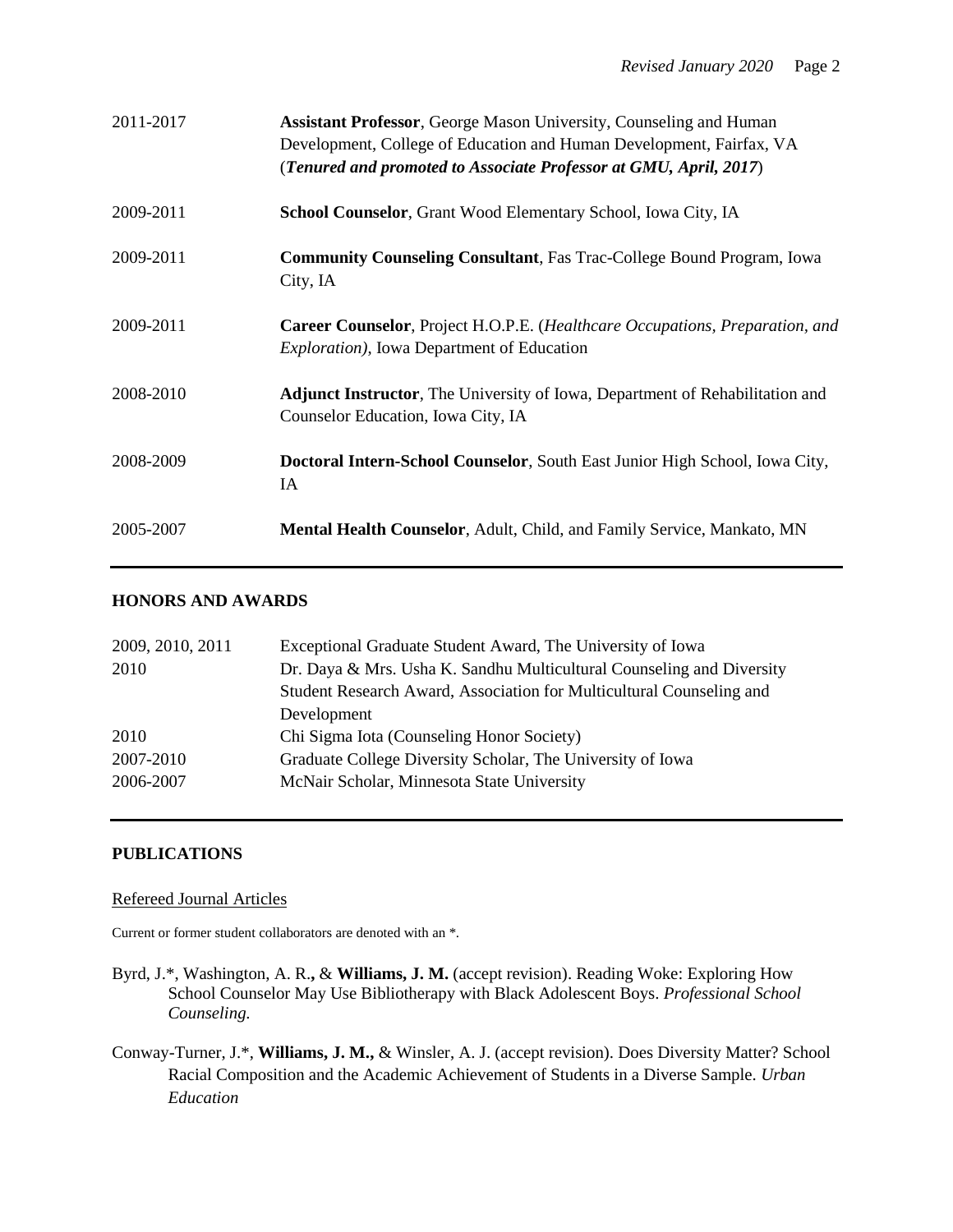- Griffin, D., **Williams, J. M.**, & Bryan, J. (in press). School-Family-Community Partnerships for Educational Success and Equity for Black Male Students. *Professional School Counseling.*
- Bryan, J., **Williams, J. M.**, & Griffin, D. (in press). Fostering Educational Resilience and Opportunities in Urban Schools through Equity-Focused School-Family-Community Partnerships. *Professional School Counseling*
- **Williams, J. M.,** Byrd, J.\*, Smith, C. D., & Dean, A. (in press). Photovoice as an Innovative Approach to Group Work with Black Youth in School Settings. *Journal for Specialists in Group Work.*
- Greenleaf, A. T., Roessger, K., & **Williams, J. M.**, Motsenbocker, J.\* (2019). Effects of a Rites of Passage Ceremony on Veterans' Wellbeing. *Journal of Counseling and Development, 97,* 171 – 182.
- **Williams, J. M.**, Greenleaf, A. T., Barnes, E. F., & Scott, T.\* (2018). High Achieving, Low-income Students' Perspective of How Schools Can Promote the Academic Achievement of Students Living in Poverty. *Improving Schools Journal*. Retrieved from [https://doi.org/10.1177/1365480218821501](https://doi.org/10.1177%2F1365480218821501)
- Bryan, J., **Williams, J. M.,** Jungnam, K., Morrison, S. S., & Caldwell, C. H. (2018). Perceived Teacher Discrimination and Academic Achievement among Urban Caribbean and African-American Adolescents: School Bonding and Family Support as Protective Factors. *Urban Education.*  https://doi.org/10.1177/0042085918806959
- Chung, R. C-Y, Bemak, F., Talleyrand, R. M., **Williams, J. M.** (2018). Challenges in Promoting Race Dialogues in Psychology Training: Race and Gender Perspectives. *Counseling Psychologist*, 2, 1-28.
- **Williams, J. M.**, Bryan, J., Morrison, S., & Scott, T.\* (2017). Protective Factors and Processes Contributing to the Academic Success of Students Living in Poverty: Implications for Counselors. *Journal of Multicultural Counseling and Development [Special Issue], 45, 183-200*.
- Barnes E. F., **Williams, J. M**., Hill, C.,\* & Boston, Q. (2016). Re-conceptualizing Client Assistance Programs Using Culturally Sensitive Logic Models. *Journal of Rehabilitation Administration*, *39,* 3-14.
- **Williams, J. M.,** Greenleaf, A. T., Barnes, E. F., & Owens, T.\* (2016). Photovoice as a Teaching Tool for Client/Student Advocacy. *Journal of Counselor Leadership and Advocacy, 1- 13*. Retrieved from: http://dx.doi.org/10.1080/2326716X.2015.1124816
- **Williams, J. M.**, Steen, S., Albert, T.,\* Dely, B.,\* Irick, A. K.,\* Jacobs, B.,\* & Nagel, C.\* (2015). Academically Resilient, Low-Income Students' Perspective of How School Counselors Can Meet Their Academic Needs. *Professional School Counseling, 19, 155-165.*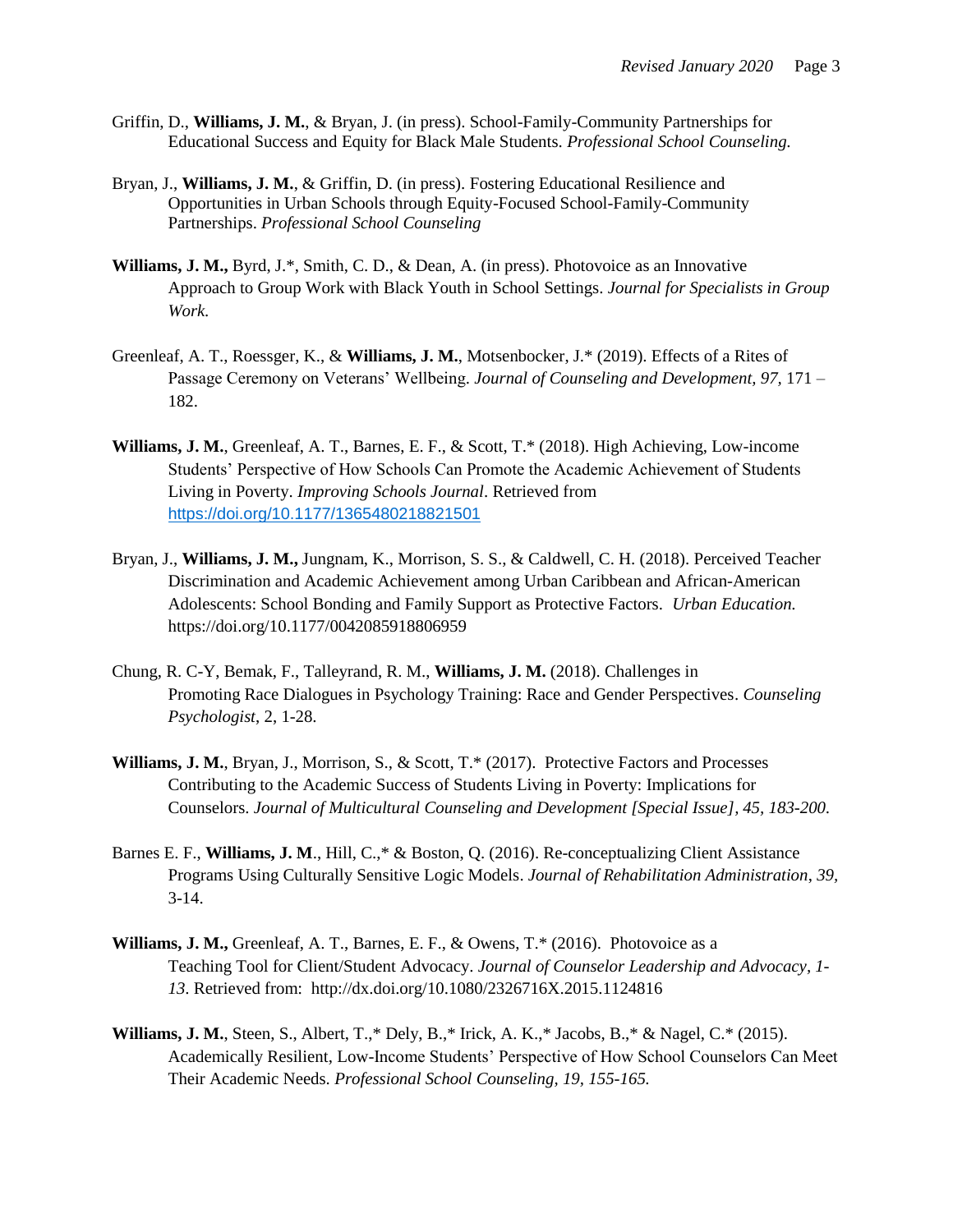- Greenleaf, A. T., **Williams, J. M.**, & Roessger, K. (2015). The Health Outcomes of Connecting With Nature: Evidence to Guide Counselor Education. *Sable Journal of Health and Human Development, 1*, 63-78
- Greenleaf, A. T., **Williams, J. M.,** & Duys, D. K. (2015). Awareness of Counselor Trainees on Clients' Social Barriers. *Journal of Counseling Practice, 6,* 22-32.
- **Williams, J. M.**, McMahon, G., & Goodman, R. (2015). Eco-Webbing: A Teaching Strategy to Promote Critical Consciousness and Agency. *Counselor Education and Supervision, 54,* 82-97*.*
- Bemak, F., **Williams, J. M.**, & Chung, R. C-Y. (2014). Four Critical Domains of Accountability for School Counselors. *Professional School Counseling*, *18*, 100-110.
- **Williams, J. M.,** Greenleaf, A. T., Albert, T.,\* & Barnes, E. F. (2014). Promoting Educational Resilience among African American Students at Risk of School Failure: The Role of School Counselors. *Journal of School Counseling*, 12 (9). Retrieved from http://www.jsc.montana.edu/articles/v12n9.pdf
- Barnes, E. F., **Williams, J. M**., & Barnes, F. R.\* (2014). Assessing and Exploring Racial Identity Development in Therapy: Strategies to Use with Black Consumers. *Journal of Applied Rehabilitation Counseling*, *4*, 11-17.
- **Williams, J. M.,** & Portman, T. A. A. (2014). "No One Ever Asked Me": Urban African American Students' Perceptions of Educational Resilience. *Journal of Multicultural Counseling and Development, 42,* 13-30.
- **Williams, J. M.**, Greenleaf, A. T., & Duys, D. K. (2013). Who's to blame? Client Problems and the Causal Attributions Made by Counselors-in- training. *Journal of Counselor Preparation and Supervision,* 5, Article 1.
- **Williams, J. M.** (2013). Moving from Words to Action: Reflections of a First Year Counselor Educator for Social Justice. *Journal for Social Action in Counseling and Psychology, [Special Issue],* 5, 79-87*.*
- **Williams, J. M.**, & Bryan, J. (2013). Overcoming Adversity: High-achieving African American Youth's Perspectives on Educational Resilience*. Journal of Counseling and Development*, 91, 291-300.
- **Williams, J. M.**, & Greenleaf, A. T. (2012). Ecological Psychology: Potential Contributions to Social Justice and Advocacy in School Settings. *Journal of Educational and Psychological Consultation [Special Issue]*, *22*, 141-157.
- Greenleaf, A. T., & **Williams, J. M.** (2009). Supporting Social Justice Advocacy: A Paradigm Shift Towards an Ecological Perspective. *Journal for Social Action in Counseling and Psychology, 2,* 1 14.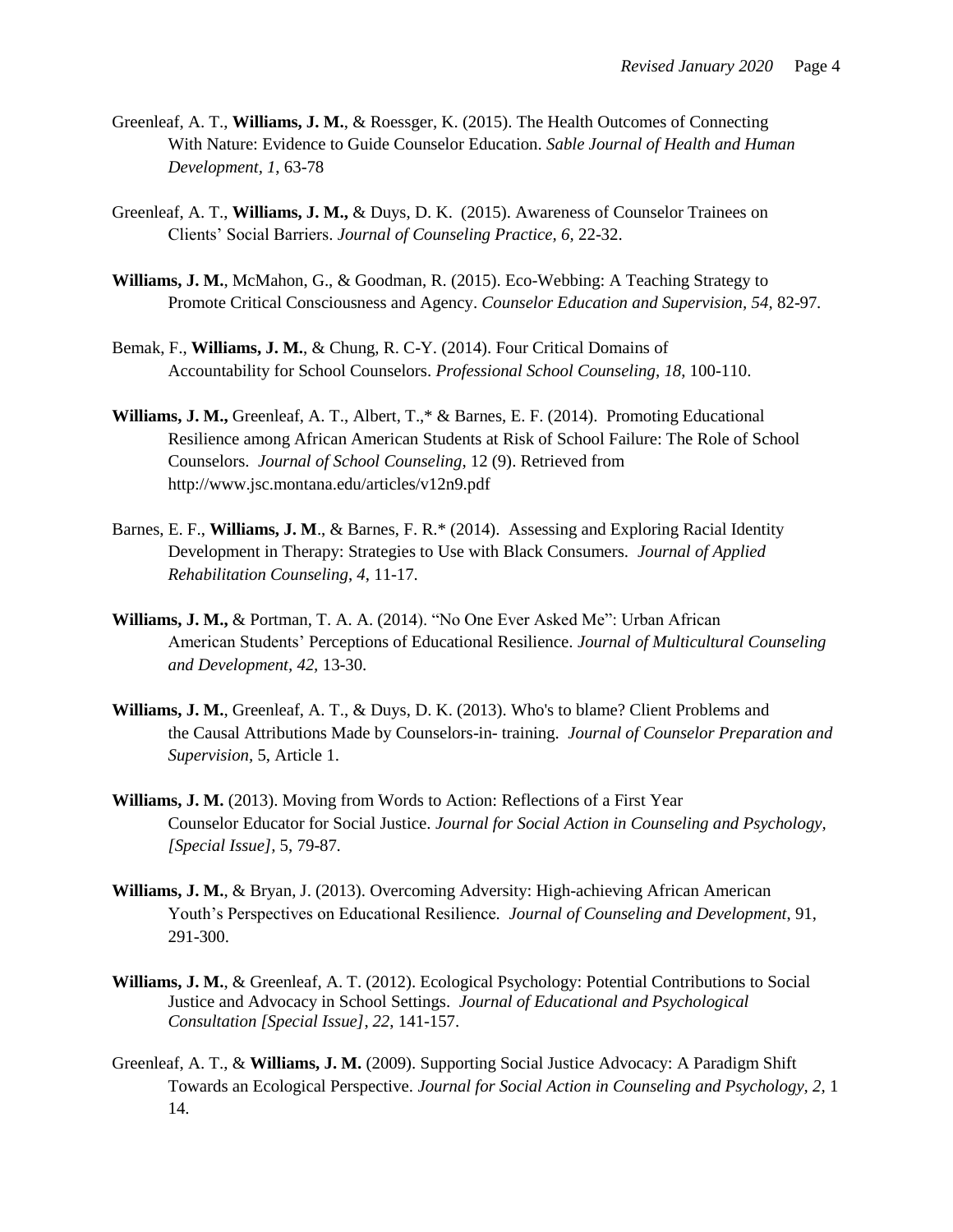#### Refereed Manuscripts Under Review

Burke, J.\*, Tavassolie, T.\*, **Williams, J. M.**, & Winsler, A. J. (under review). The Impact of Elementary School Suspension on Attendance, Academic Performance, Retention, and School Leaving. *Journal of Educational Psychology*

#### Manuscripts in Preparation

- **Williams, J. M.** & Chae, N\*. (in prep). "A Black Girl from the South Side of Chicago Can Make It": How High-Achieving, Low-Income Black Students Defy the Odds and Earn Admission to Highly Selective Colleges
- **Williams, J. M.** (in prep). Social Network Interventions to Combat Racial Microaggression and Bias in Schools: A Mix-Methods Study
- **Williams, J. M.** (in prep). Profiles of High-Achieving, Low-Income, Black High School Students' STEM Career Aspirations
- **Williams, J. M.** (in prep). College Readiness for High-Achieving, African American Students from Low-Income Households: What School Counselors Need to Know and Do
- Greenleaf, A. T., **Williams, J. M.**, & Leibsohn, J. (in prep). Clients' Experience of Walk and Talk Therapy: A Descriptive Phenomenological Study

## Refereed Chapters in Edited Books

- Goodman, R. D., **Williams, J. M.,** Chung, R. C-Y., Talleyrand, R., Douglass, A., McMahon, G., & Bemak, F. (2015). Decolonizing the practice of educating counselors and psychologists. In R. D. Goodman & P. Gorksi (Eds.), *Decolonizing "multicultural" counseling and psychology: Visions for social justice theory and practice*. New York, NY: Springer.
- Bryan, J., **Williams, J. M.**, & Griffin, D. (2015). Closing Opportunity Gaps for Black Male Students through School-Family-Community Partnerships. In M. Henfield & A. R. Washington (Eds.), *Black Male Student Success in 21st Century Urban Schools: School Counseling for Equity, Access and Achievement.* Charlotte, NC: Information Age Publishing.

#### **GRANT ACTIVITIES**

**Williams, J. M.,** Letiecq, B., & Goodman, R. (2016). African American Children, Youth, and their Families in Alexandria, Virginia: Documenting Community Strengths, Resources, and Unmet Needs. Bruhn Morris Family Foundation. Co-Principal Investigator, **Funded \$72,180**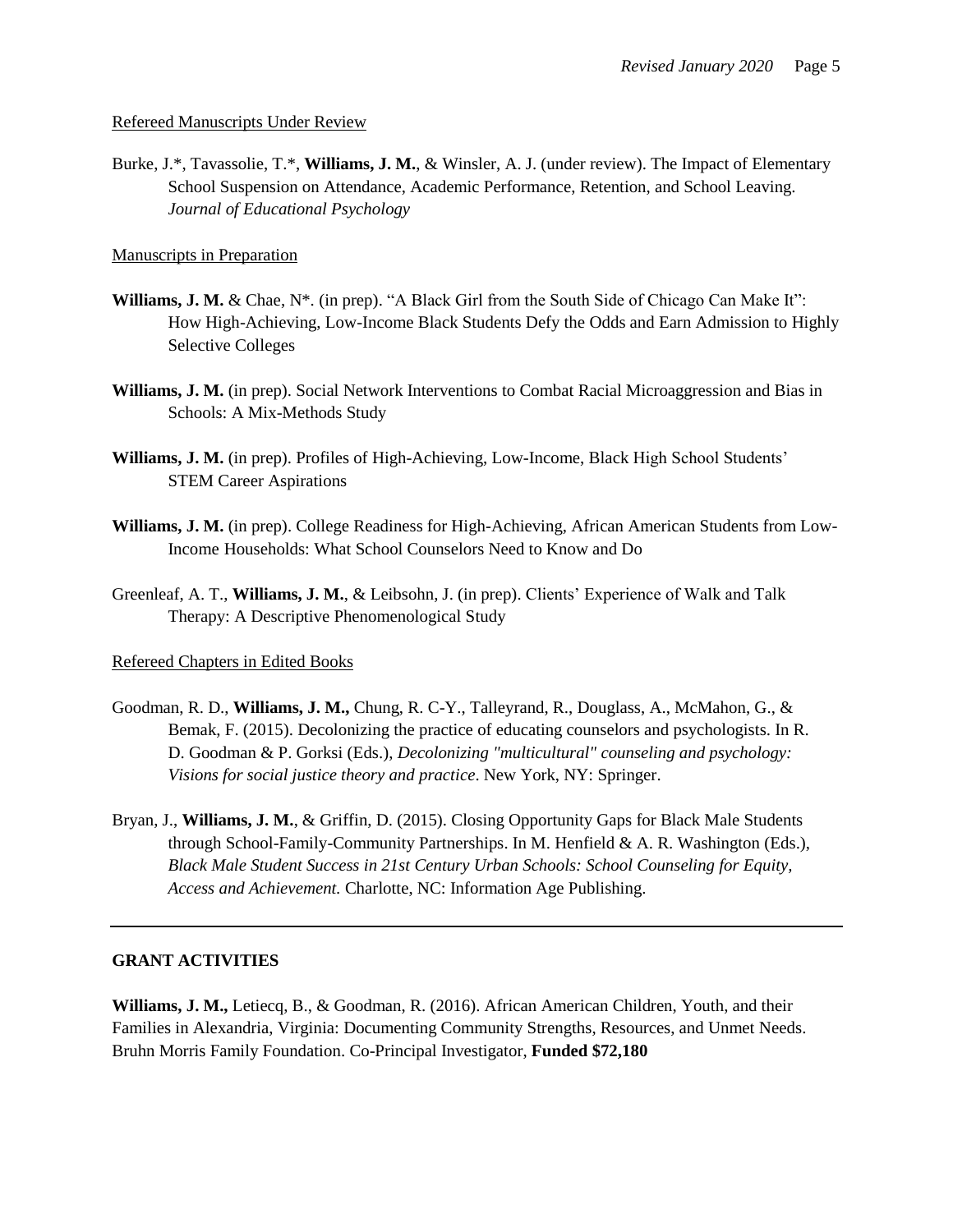**Williams, J. M.** (2016). Academic Resilience and College Readiness of Low-Income Students. George Mason University Summer Research Funding. Principal Investigator, **Funded \$5,000**

**Williams, J. M.** & Bemak, F. (2013). Dialogues on Race, Auxillary Enterprise Management Council. Principal Investigator, **Funded \$7,300**

**Williams, J. M.** (2013). Young Scholars Program Evaluation. Jack Kent Cooke Foundation. Principal Investigator, **Funded \$2,500**

Clark, K., & **Williams, J. M**. (2012). Pathways to STEM for Traditionally Underserved Youth. Dell Giving Grant. Co-Principal Investigator, **Funded \$40,000**

Clark, K., & **Williams, J. M**. (2012). Game Design @ Mason Afterschool Program. Microsoft Grant. Co-Principal Investigator, **Funded \$18, 800 (plus soft-ware)**

**Williams, J. M.** (2012). Educational Resilience of Middle School Students from Low SES Backgrounds. Seed Grant Funding Program, College of Education and Human Development, George Mason University. Principal Investigator, **Funded \$3,500**

**Williams, J. M.** & Bemak, F. (2012). Difficult Dialogues on Race, Auxillary Enterprise Management Council. Principal Investigator, **Funded \$1,000**

Grants Under Review

Gest, S., **Williams, J. M.,** Serdiouk, M., Elreda, L., & Bradshaw, C. (under review). Developing an Elementary Teacher Professional Development Program on Classroom Peer Ecologies. Institute of Education Sciences (IES). Co-Investigator, **Requested \$ 1,399,866**

Harris, P., **Williams, J. M.**, Scott, J., Chang-Bacon, C., White, T. (under review). Black Student Athlete Wellness at Predominately White Institutions. President and Provost's Fund for Institutional Related Research. The University of Virginia. Co-Investigator, **Requested \$200,000.00**

# **PRESENTATIONS**

Referred National Conference Presentations

Current or former student collaborators are denoted with an \*.

\*Chae, N., & **Williams, J. M.** (2019 October). How High-Achieving, Low-Income Black Students Defy the Odds and Earn Admission to Selective Universities: Implications for Training. Paper presented at the Association for Counselor Education and Supervision Conference. Seattle, WA.

Chung, R. C-Y, Talleyrand, R. M., Bemak, F., **Williams, J. M.** (2019, March). Skills and Strategies in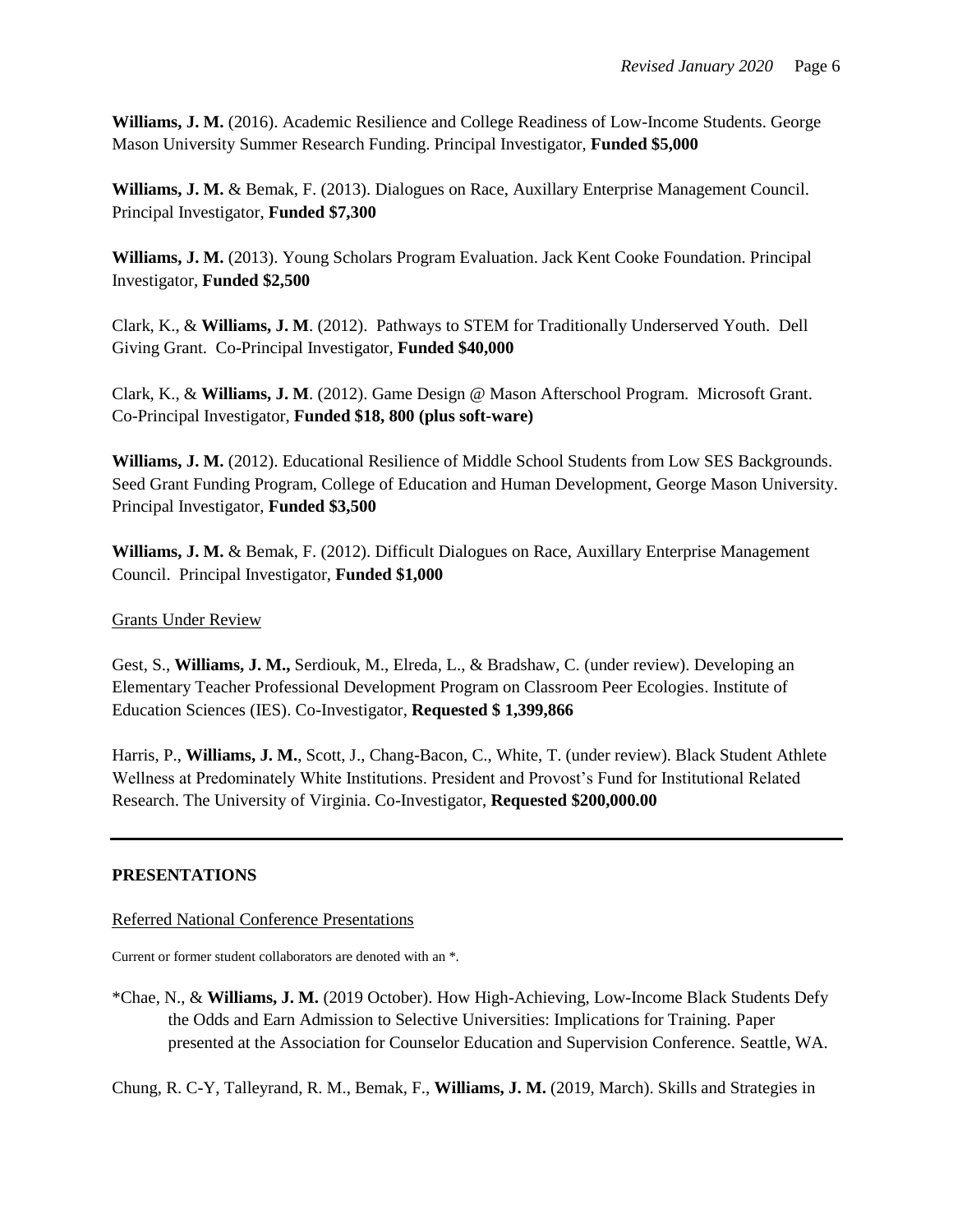Combating Xenophobia through Race Dialogues. Paper presented at the American Counseling Association Conference. New Orleans, LA.

- **Williams J. M.** (2018, April). Ecological School Counseling in Action: Understanding Context to Create Healthier Educational Systems. Paper presented at the American Educational Research Association Conference. New York City, NY.
- Chung, R. C-Y, Talleyrand, R. M., Bemak, F., **Williams, J. M.** (2017, October). Challenges in Promoting Race Dialogues in Psychology Training: Race and Gender Perspectives. Paper presented at the Association for Counselor Education and Supervision Conference. Chicago, IL.
- **Williams, J. M.**, & Washington, A. R. (2017, March). Social Justice Counseling and the #BlackLivesMatter Movement. Paper presented at the American Counseling Association Conference. San Francisco, CA
- Bryan, J., **Williams, J. M.**, Morrison, S. S., Henry, L. M., Griffin, D., Kim, J., & D. M. Griffin. (2016, April). Caribbean and African-American adolescents' academic achievement: Examining school bonding and family support as protective factors. Paper presented at the American Educational Research Association Conference, Washington, D.C.
- **Williams, J. M**., (2015, October). Photovoice as a Teaching Tool for Client/Student Advocacy. Paper presented at the Association for Counselor Education and Supervision Conference. Philadelphia, PA.
- Chung, R. C-Y, Talleyrand, R. M., Bemak, F., **Williams, J. M.** (2015, October). Promoting Difficult Race Dialogues in Counselor Training: Challenges and Recommendations. Paper presented at the Association for Counselor Education and Supervision Conference. Philadelphia, PA.
- **Williams, J. M**., (2014 March). Educational Resilience, Agency and Cultural Assets. Paper presented at the American Educational Research Association Conference. Philadelphia, PA.
- **Williams, J. M.**, & Owens, T.\* (2013, October). A Snapshot of Justice: Photovoice as a Teaching Tool for Advocacy. Paper presented at the Association for Counselor Education and Supervision Conference, Denver, CO.
- **Williams, J. M.**, McMahon, H. G., Goodman, R. (2013, October). Using Ecological Mapping to Promote Social Justice in Counselor Education. Paper presented at the Association for Counselor Education and Supervision Conference, Denver, CO.
- McMahon, H. G., & **Williams, J. M.** (2013, June). Promoting Student Success using an Ecological Perspective in your School Counseling Program. Paper presented at the American School Counseling Association Conference. Philadelphia, PA.
- **Williams, J. M.** (2013, April). Overcoming Adversity: High-achieving African American Youth's Perspectives on Educational Resilience. Paper presented at the American Education Research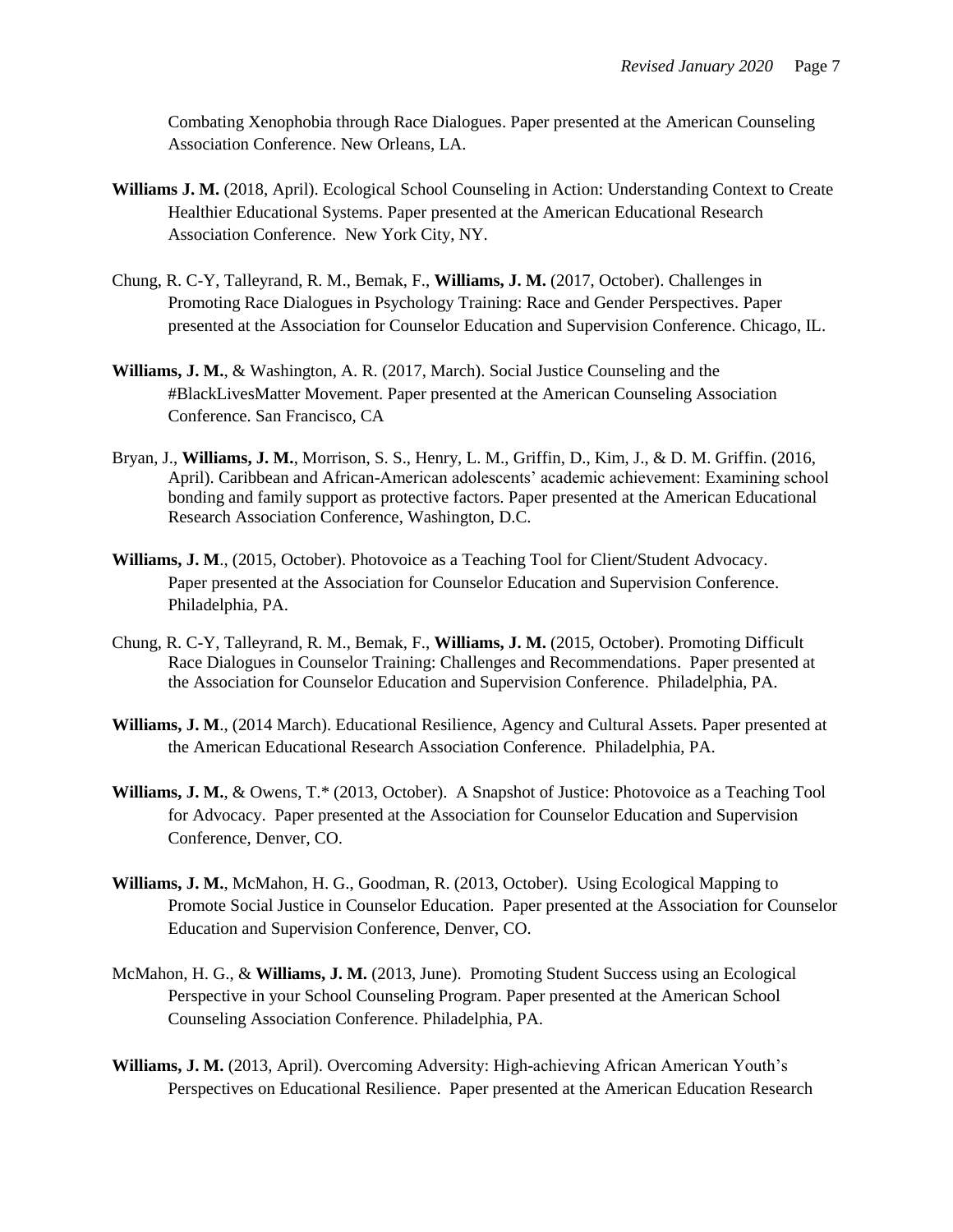Association Conference, San Francisco, CA.

- Jungersen, T., **Williams, J. M**., Goldsmith, S., Walker, Q., Greenleaf, A., & Coker, Angela. (2013, March). Deconstructing Mental Health Disparities and Social Justice in Action: A Nexus of Counseling Professionals. Paper presented at the American Counseling Association Conference. Cincinnati, OH.
- Brown, S. A.,\* **Williams, J. M**., Brown S. P., & Goodman, R. D. (2013, March). Creating, Developing, and Producing the AMCD/CSJ Day of Service. Paper presented at the American Counseling Association Conference, Cincinnati, OH.
- **Williams, J. M.**, Dean, A.,\* Parker, M.,\* & Stoner-Harris, T.\* (2011, October). *Project HOPE (Healthcare, Occupations, Preparation and Exploration): Building a Pipeline to Healthcare Professions for Iowa's Underserved Youth*. Paper presented at the Association for Counselor Education and Supervision Conference, Nashville, TN.
- Cigrand, D., Goldsmith, S., **Williams, J. M.**, et al. (2011, October). *Leading Today and Tomorrow: First Year Faculty Development and Indoctrination*. Paper presented at the Association for Counselor Education and Supervision Conference, Nashville, TN.
- Goodman, R., Talleyrand, R., Chung, R., Bemak, F., **Williams, J. M**., McMahon, G. (2011, October). *Developing Social Justice/Multicultural Counselors: Data from Student Exit Surveys and Implications for Counselor Education*. Paper presented at the Association for Counselor Education and Supervision Conference, Nashville, TN.
- Ali, S. R., **Williams, J. M.**, Lee, S., Gibbons, S., Hoffman, T., & Dean, A. (invited presentation, 2011, August). *Health Science Career Education Programming: A Collaborative Preventative Approach.* Paper presented at the 119 American Psychological Association annual Convention, Washington, DC
- **Williams, J. M.** (2011, March). *Unraveling the Factors that Generate Academic Success Among African American Youth from Low-income, Single-parent Households.* Paper presented at the American Counseling Association Conference, New Orleans, LA.
- **Williams, J. M.** (2010, March). *Social Justice Counseling and Therapy: Philosophy and Theory in Action.* Paper presented at the American Counseling Association Conference, Pittsburgh, PA.
- **Williams, J. M.**, & Greenleaf, A. T., Dean, A. A. (2009, October). *Balancing the Imbalance: Reframing the Medical Model from an Ecological Perspective.* Paper presented at the Association for Counselor Education and Supervision Conference, San Diego, CA.
- Greenleaf, A. T., & **Williams, J. M.** (2009, October). *Wellness Counseling: Targeting Transformative Societal Change.* Paper presented at the Association for Counselor Education and Supervision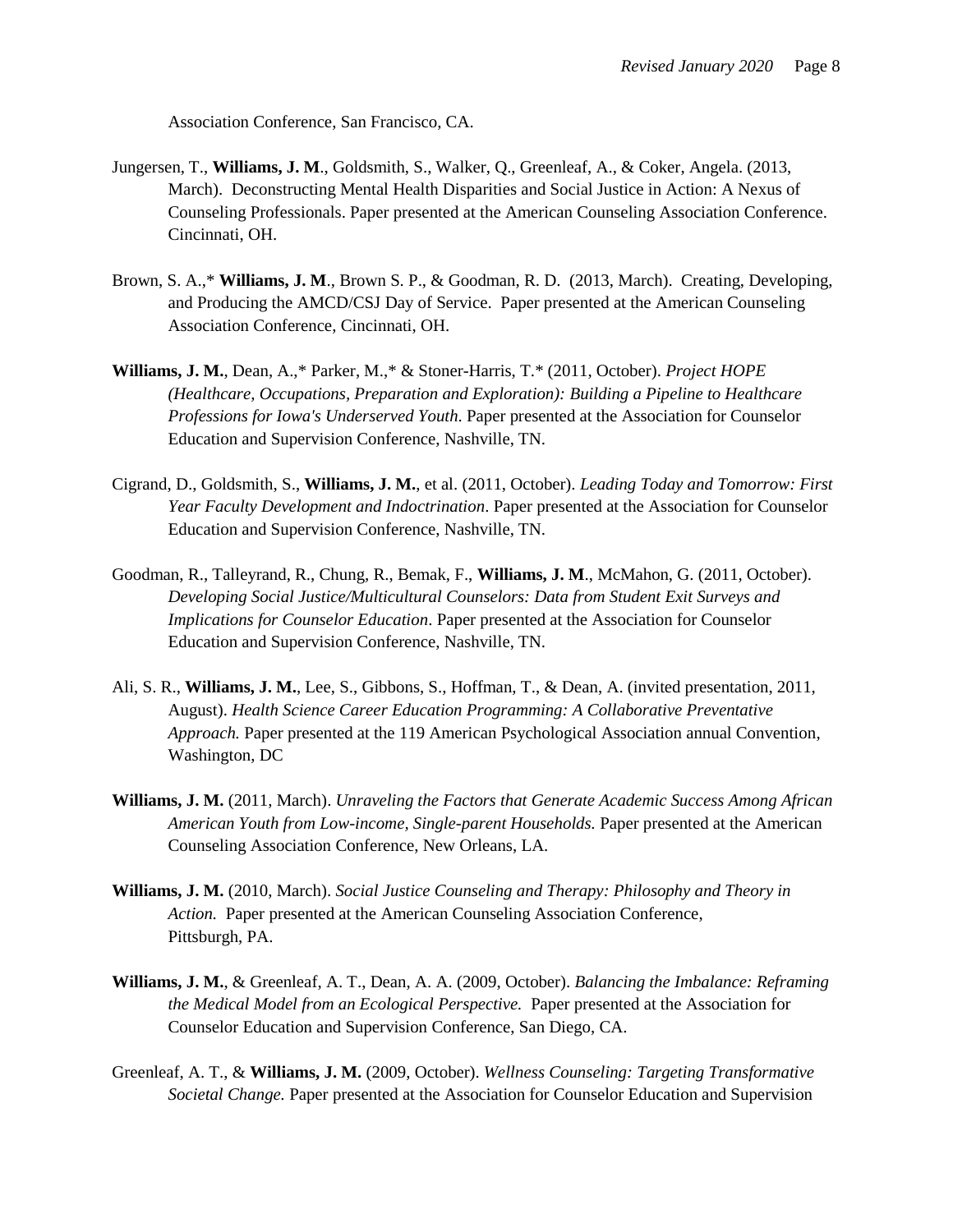Conference, San Diego, CA.

- Portman, T., Carlson, L., Bartlett, J., & **Williams, J. M.** (2009, October). *It's About Relationship! Recruitment and Retention of Male Students*. Paper presented at the Association for Counselor Education and Supervision Conference, San Diego, CA.
- Henfield, M.S., Witherspoon, S., Bacon, L.C., Carter, S.S., Dye, L.T., Lewis, D.Y., Mu'min, A., Steele, J., Steele, D. C., **Williams, J. M.** (2007, October). *On the outside looking in: First-hand accounts of African American doctoral students navigating the system*. Paper presented at the Association for Counselor Education and Supervision Conference, Columbus, Ohio.

#### Referred State and Regional Conference Presentations

- **Williams, J. M.**, Albert, T.,\* Griggs, A.,\* Dely, B.,\* Jacobs, B.,\* Irick, K. A.,\* & Nagel, C.\* (2014, March). *Promoting Educational Resilience among Middle School Students from Low Socioeconomic Backgrounds: The Role of School Counselors.* Paper presented at the Virginia School Counseling Association Conference, Richmond, VA.
- **Williams, J. M.** (2010, October). *Promoting Career Development with Underserved Youth through Social Justice Advocacy.* Paper presented at the North Central Association for Counselor Education and Supervision Conference, Itasca, IL.
- Greenleaf, A. T., & **Williams, J. M.** (2010, October). *Ecological Psychology: Promoting Social Justice and Advocacy in School Settings.* Paper presented at the North Central Association for Counselor Education and Supervision Conference, Itasca, IL.
- Greenleaf, A. T., & **Williams, J. M.** (2010, September). *Ecological Psychology: Potential Contributions to Social Justice and Advocacy in School Settings.* Paper presented at the North Atlantic Region Association for Counselor Education & Supervision Conference, New Brunswick, NJ.
- **Williams, J. M.**, Yi-Chun, L, & Getachew, A. (2008, October). *What are minority supervisees' really saying: Intercultural communication challenges*. Paper presented at the North Central Association for Counselor Education and Supervision Conference, Indianapolis, IN.
- Greenleaf, A. T., **Williams, J. M.**, Dean, A. A. (2008, October). *Wellness counseling of African American adolescents*. Paper presented at the North Central Association for Counselor Education and Supervision Conference, Indianapolis, IN.
- Stoner-Harris, T., Bacon, L.C., **Williams, J. M.**, Viviani, A., Dean, A., Greenleaf, A., Lin, Y., Washington, A. (2008, October). *A Response to the Challenge: A doctoral student's adjustment from community counseling to school counseling*. Paper presented at the North Central Association for Counselor Education and Supervision Conference, Indianapolis, IN.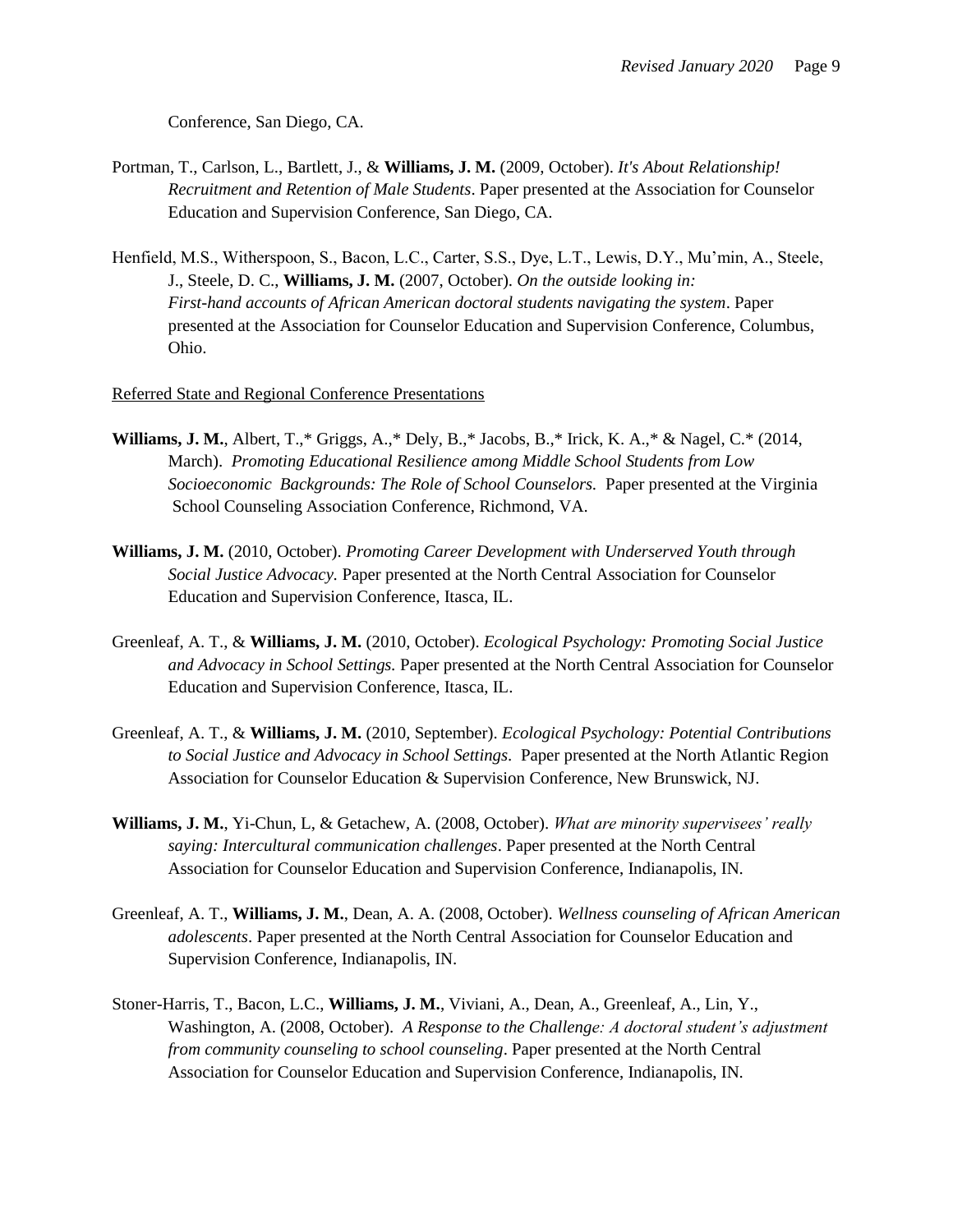- Lewis, J., Smith, W, Stewart, T, & **Williams, J. M.** (2008, October). *Multicultural counseling and supervision: Strategies to retain professionals of color*. Paper presented at the North Central Association for Counselor Education and Supervision, Indianapolis, IN.
- Dean, A. A., Greenleaf, A. T., & **Williams, J. M.** (2008, October). *There's nothing new under the sun: Understanding acedia*. Paper presented at the North Central Association for Counselor Education and Supervision Conference, Indianapolis, IN.
- Coursol, D., Lewis, J., **Williams, J. M**., & Smith, W. (2006, October). *Thinking outside the box: Advocating for students of color in counseling education programs*. Paper presented at the North Central Association of Counselor Education and Supervision Conference, Kansas City, MO.

### **SELECTED PROFESSIONAL DEVELOPMENT (WORKSHOPS/TRAINING)**

- **Williams, J. M.** (2020, May). *Leading Courageous Conversations about Diversity, Equity, and Inclusion at Work*. Council of Engineering and Scientific Society Executives. Detroit, MI
- **Williams, J. M.** (2020, January). *The Psychology of Facilitating Successful Workshops on Race, Power, or Privilege.* American Psychological Association. Washington D.C.
- **Williams, J. M.** (2019, December). *Check You Bias at the Career Center Door.* The University of Virginia Career Center. Charlottesville, VA.
- **Williams, J. M.** (2019, November). *School-Based Equity Teams: Identifying and Locating Inequities*. Charlottesville City Public Schools.
- **Williams, J. M.** (2019, November). *Implicit Bias in Schools: Evidence and Opportunities – Part I (Individual Strategies)*. Albemarle County Public Schools.
- **Williams, J. M.** (2019, November). *Institutional Bias in Schools: Evidence and Opportunities – Part II (Institutional Strategies).* Albemarle County Public Schools.
- **Williams, J. M.** (2019, October). *Recognizing and Overcoming Implicit Bias and Microaggressions.* Virginia School Consortium for Learning
- **Williams, J. M.** (2019, September). *Implicit Bias in Schools: Evidence and Opportunities – Part I (Individual Strategies)*. Falls Church City Public Schools.
- **Williams, J. M.** (2019, August). *Implicit Bias in Policing: Evidence and Opportunities.* Northern Virginia Criminal Justice Training Academy, Ashburn, VA
- **Williams, J. M.** (2019, August). *Implicit Bias in Schools: Evidence and Opportunities – Part I (Individual Strategies)*. Charlottesville City Public Schools.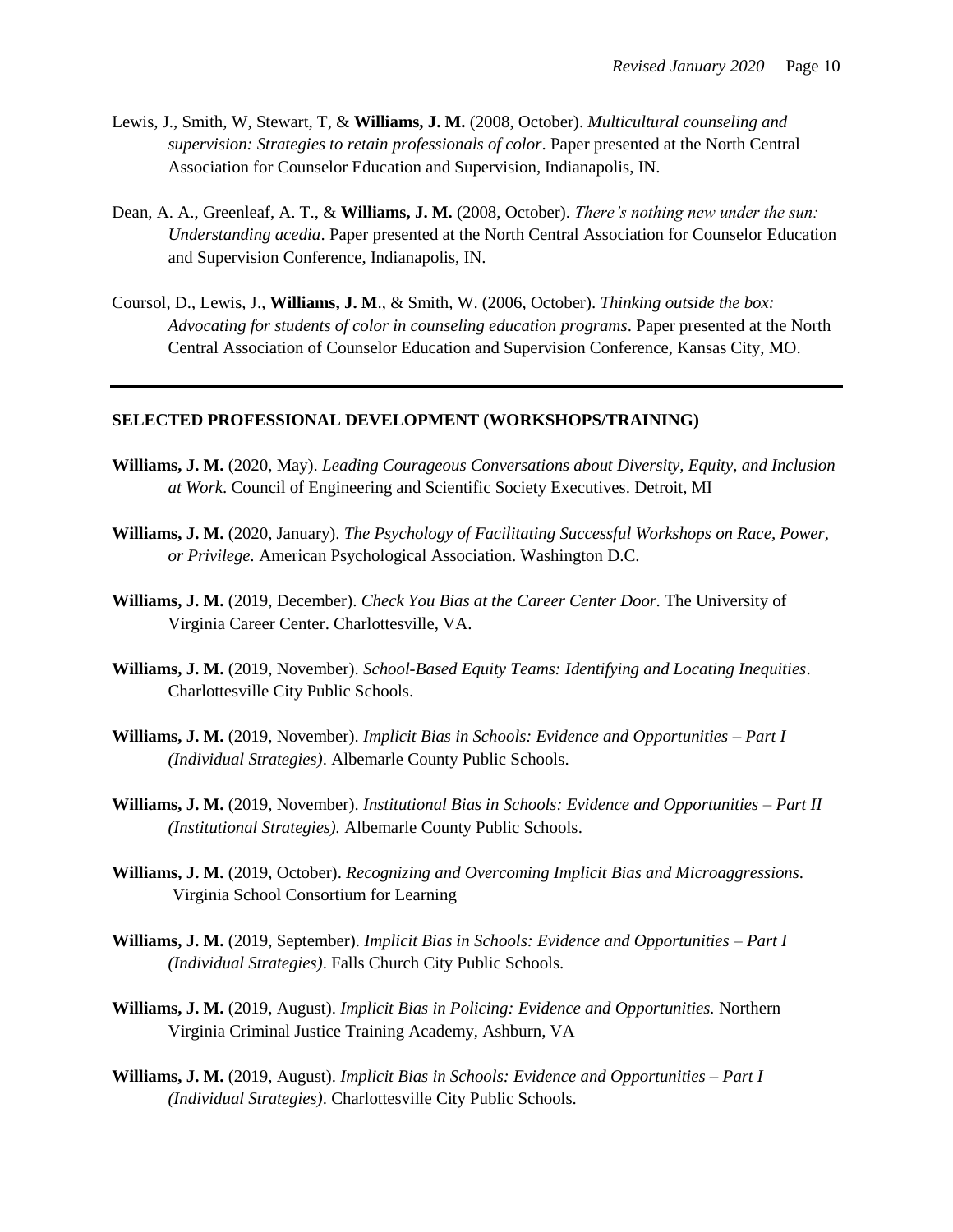- **Williams, J. M.** (2019, July). *Institutional Bias in Schools: Evidence and Opportunities – Part II (Institutional Strategies).* Charlottesville City Public Schools.
- **Williams, J. M.** (2019, June). *Addressing Racial Microaggressions in the Workplace*. Society for Scholarly Publishing. San Diego, CA.
- **Williams, J. M.** (2019, March). *Talking to Kids about Race, Racism*. Falls Church City Public Schools.
- **Williams, J. M.** (2019, February). *Identifying and Responding to Racial Microaggressions at School.* Falls Church City Public Schools.
- **Williams, J. M.** (2019, January). *Identifying and Responding to Racial Microaggressions at the Office.* American Association of Physics Teachers. Houston, TX
- **Williams, J. M.** (2019, January). *Uprooting Implicit Bias in STEM Fields*. American Association of Physics Teachers. Houston, TX
- **Williams, J. M.** (2018, November). *Identifying and Responding to Racial Microaggressions in the Classroom.* Charlottesville City Public Schools.
- **Williams, J. M.** (2018, November). *Identifying and Responding to Racial Microaggressions at School.* Albemarle County Public Schools.
- **Williams, J. M.** (2018, October). *Identifying and Responding to Racial Microaggressions at School.* Orange County Public Schools.
- **Williams, J. M.** (2016, October). *Connecting the Dots: Cultural Competence, Counseling, and College and Career Readiness*. 5th National White House & Reach Higher Convening. Washington, D.C.
- **Williams, J. M.** (2015, October). Promoting Academic Resiliency among Marginalized Student Populations. Arlington Public Schools, Office of Minority Achievement. Arlington, VA.
- **Williams, J. M.**, Daum, R.,\* Rice, J.,\* Sumner, A.\*(2014, July). *Building a Resilient Narrative*. South County Youth Development Center. Alexandria, VA.
- **Williams, J. M.** (2014, June). *Promoting Academic Success among High-Achieving, Low-Income Students*. Presentation at the Jack Kent Cooke Foundation. Lansdowne, VA.
- **Williams, J. M.** (2014, April). *The Evolution of Racism*. Presentation at the Smithsonian National Museum of African Art. Washington, D.C.

#### **WEBINARS**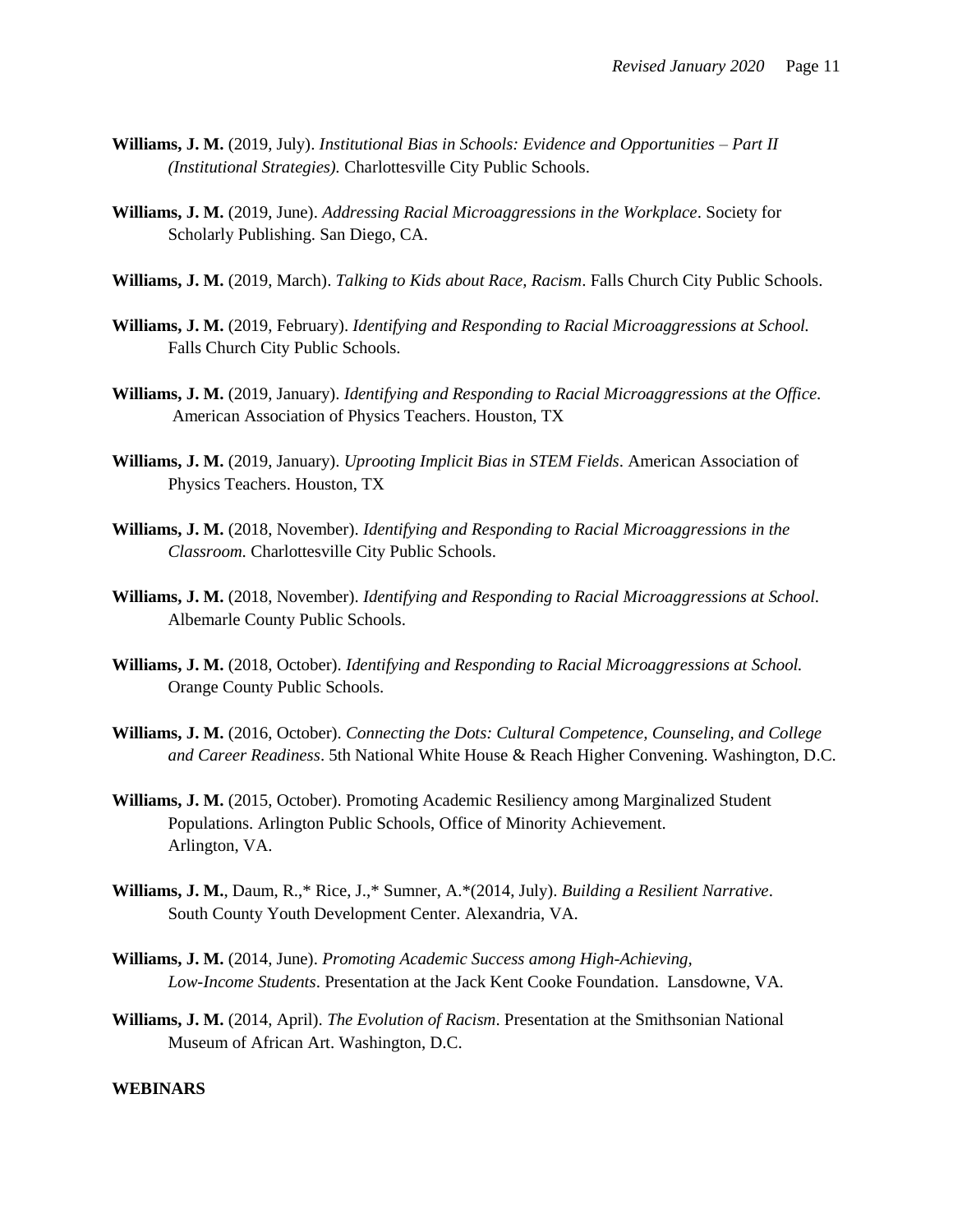- **Williams, J. M.** (2019, May). *Recognizing Implicit Bias in the Boardroom.* Society for Scholarly Publishing. Webinar.
- **Williams, J. M.** & Washington, A. R. (2017, March). *Social Justice Counseling and the #BlackLivesMatter Movement*. Counselors for Social Justice (CSJ) division of the American Counseling Association (ACA). Webinar.
- **Williams, J. M.** (2015, June). *Overcoming Stereotypes in Law Enforcement*. Center for Evidence-Based **C**rime Policy. Webinar. Retrieved at:<https://youtu.be/4X05J4tVW50> (Part1) <https://youtu.be/eTtMsMSEVw0> (Part 2). Webinars.
- **Williams, J. M.** (2014, February). *Identifying and Addressing Micro-inequities*. American Society of Civil Engineers. Webinar.
- **Williams, J. M.** & McMahon, H. G. (2014, April). *Promoting Student Success Using the Ecological Model of Professional School Counseling*. American School Counseling Association. Webinar.

#### **PROFESSIONAL MEMBERSHIPS, AFFILIATIONS, AND CERTIFICATIONS**

American Counseling Association (ACA) American School Counseling Association (ASCA) Association for Counselor Education and Supervision (ACES) American Education Research Association (AERA) Association for Multicultural Counseling and Development (AMCD) Counselors for Social Justice (CSJ) Society for Research in Child Development (SRCD)

National Certified Counselor: National Board of Certified Counselors (2007 – Present) Certification # 224785

## **TEACHING, MENTORING, AND ADVISING**

## **Courses Taught**

The University of Virginia EDHS 8390 School Counseling Internship EDHS 8350 School Counseling Leadership, Advocacy, & Consultation

#### George Mason University

| EDCD 606 | Counseling Children and Adolescents           |
|----------|-----------------------------------------------|
| EDCD 611 | Ethical and Legal Issues in School Counseling |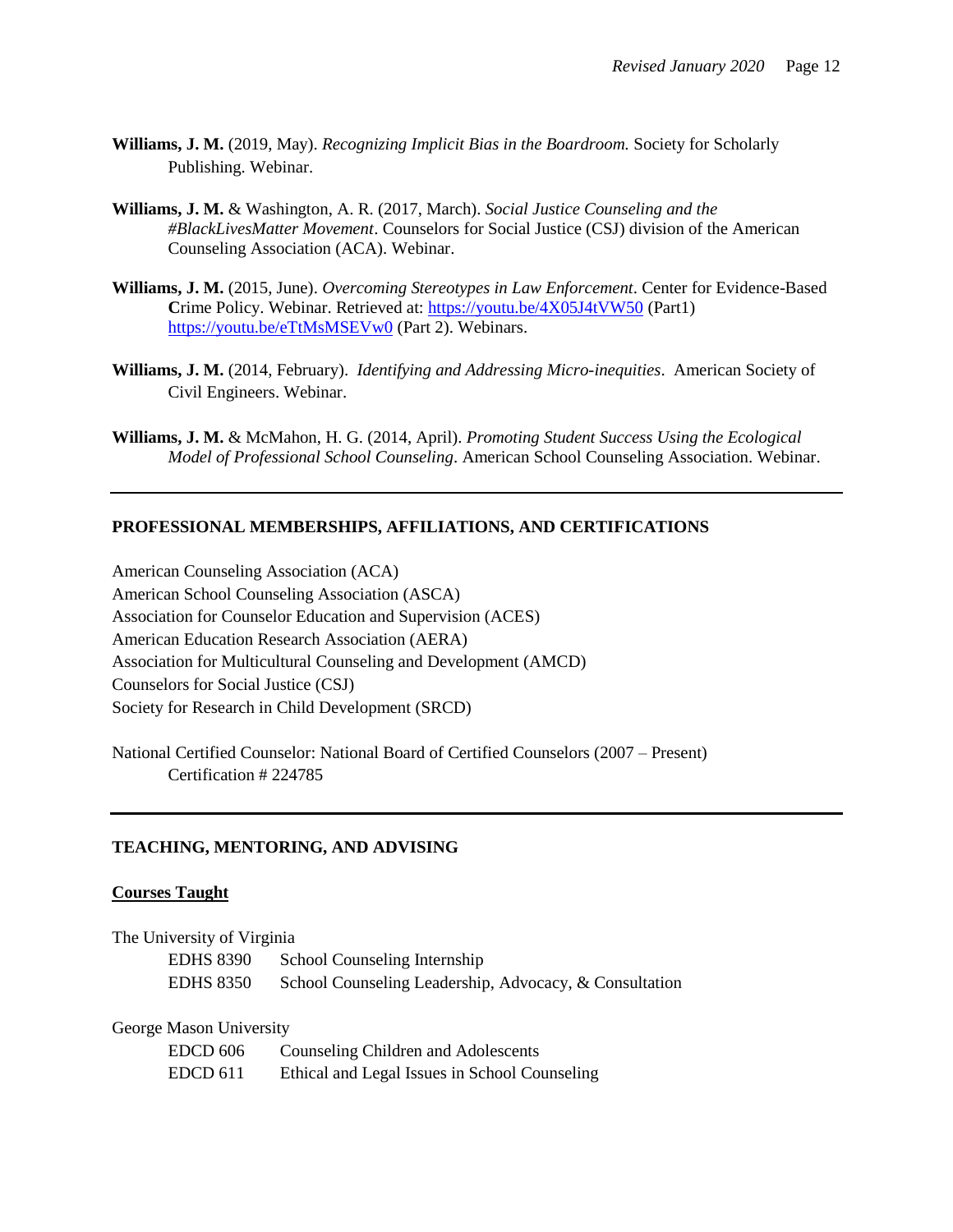| <b>EDCD 525</b> | <b>Advance Human Growth and Development</b> |
|-----------------|---------------------------------------------|
| <b>EDUC 897</b> | <b>Independent Research Study</b>           |
| <b>EDCD 755</b> | Practicum in Counseling                     |
| <b>EDCD</b> 791 | Internship in Counseling                    |
| EDCD 797        | <b>Resiliency-Based Counseling</b>          |
| EDCD 797        | Advance Solution Focused-Brief Therapy      |

# The University of Iowa

| 07C:199 | <b>Counseling for Related Professions</b> |
|---------|-------------------------------------------|
| 07E:102 | Technology in the Classroom               |
| 07C:278 | <b>Applied Micro-Counseling</b>           |
| 07C:300 | Practicum in Counseling                   |
| 07C:321 | Internship in Counseling                  |

# **Courses Developed**

| The University of Virginia |                            |  |
|----------------------------|----------------------------|--|
| <b>EDHS</b> 3000           | <b>Building Resilience</b> |  |

# George Mason University

| EDCD 797        | <b>Resiliency-Based Counseling</b>            |
|-----------------|-----------------------------------------------|
| EDCD 797        | <b>Advance Solution Focused-Brief Therapy</b> |
| <b>EDCD 620</b> | Family, School, and Community Collaboration   |
| <b>EDCD 613</b> | Introduction to School Counseling             |
| <b>EDCD 615</b> | <b>School Based Mental Health</b>             |

# Advising (Other than Research Direction)

| The University of Virginia  |                     |
|-----------------------------|---------------------|
| Fall $2018 -$ Spring $2019$ | 2 master's students |
| Fall $2019 -$ Spring $2020$ | 5 master's students |
| George Mason University     |                     |

#### ge Mason University<sup>.</sup>

| Fall $2011 -$ Spring $2012$ | 26 master's students |
|-----------------------------|----------------------|
| Fall $2012$ – Spring 2013   | 16 master's students |
| Fall 2013 – Spring 2014     | 27 master's students |
| Fall $2014 -$ Spring $2015$ | 23 master's students |
| Fall $2015 -$ Spring $2016$ | 21 master's students |
| Fall 2016 – Spring 2017     | 24 master's students |

# Advising (Research Directions)

# *Doctoral Dissertation*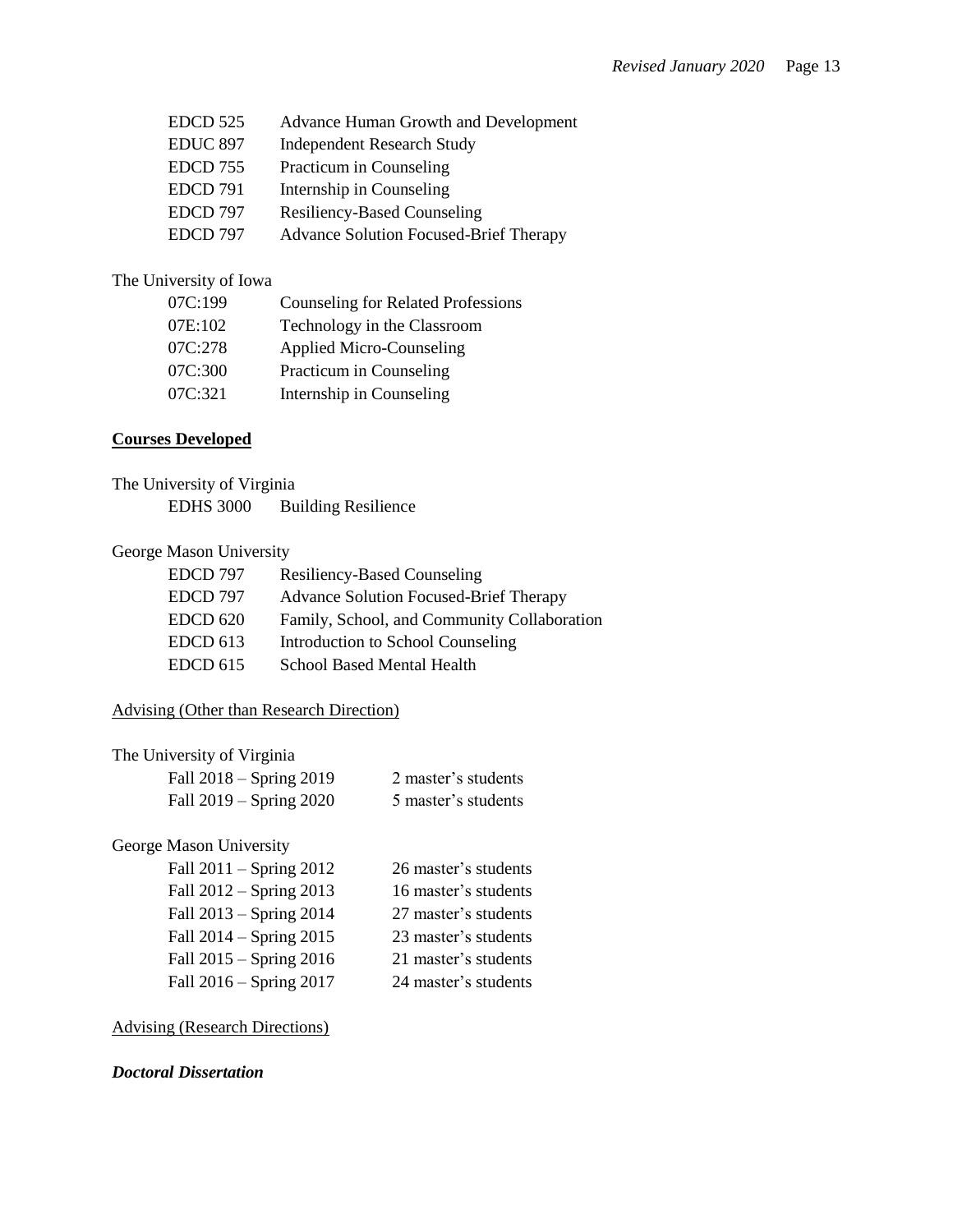The University of Virginia

1. Michelle Liverpool-Green, Committee Member, 2019 (University of the West Indies)

George Mason University

| 1. Jayne Smith, Committee Member, 2013           | (Old Dominion University)               |
|--------------------------------------------------|-----------------------------------------|
| 2. Nicole Woodard, Committee Member, 2014        | Specialization in Counseling            |
| 3. Tracey Albert, Committee Member, 2016         | Specialization in Counseling            |
| 4. Jameela Conway-Turner, Committee Member, 2016 | <b>Applied Developmental Psychology</b> |
| 5. Amy Caroll, Committee Member, 2017            | Specialization in Counseling            |
| 6. Andre Marseille, Committee Member, 2018       | Specialization in Counseling            |

# *PhD in Education Portfolio Committee*

George Mason University

- 1. Blake Johnson, Committee Member, 2012 Specialization in Interdisciplinary
- 2. Trent W. Mclaurin, Committee Member, 2014 Specialization in Special Education
- 3. Amy Caroll, Committee Member, 2014 Specialization in Counseling
- 4. Tracey Albert, Committee Member, 2014 Specialization in Counseling
- 5. Matthew Boyce, Committee Member, 2017 Specialization in Higher Education

# *Master's Papers/Theses/Research Equivalency*

George Mason University

- 1. Tanya Tavassolie, Committee Member, 2015 Applied Developmental Psychology
- 2. David Mathew, Committee Member, 2015 Psychology Honors Program
- 3. LaDesha Batten, Committee Chair, 2016 Psychology Honors Program
- 4. Justine Burke, Committee Member, 2016 Psychology Honors Program

# **SCHOLARLY AND PROFESSIONAL SERVICE ACTVITIES**

Editorships, Editorial Boards, and Reviewing Activities

## **Editorship, (Refereed Journals)**

Associate Editor, Journal of Counseling and Development, 2018 – Present

# **Ad Hoc Reviewer, (Referred Journal Articles)**

| Ad Hoc Reviewer, | Professional School Counseling Journal, 2019                       |
|------------------|--------------------------------------------------------------------|
| Ad Hoc Reviewer, | Journal of Children, Youth and Environments, 2018                  |
| Ad Hoc Reviewer, | Journal for Social Action in Counseling and Psychology, 2015, 2016 |
| Ad Hoc Reviewer, | Journal of Educational and Psychological Consultation, 2013        |
| Ad Hoc Reviewer. | American Educational Research Journal, 2012, 2013, 2014            |
|                  |                                                                    |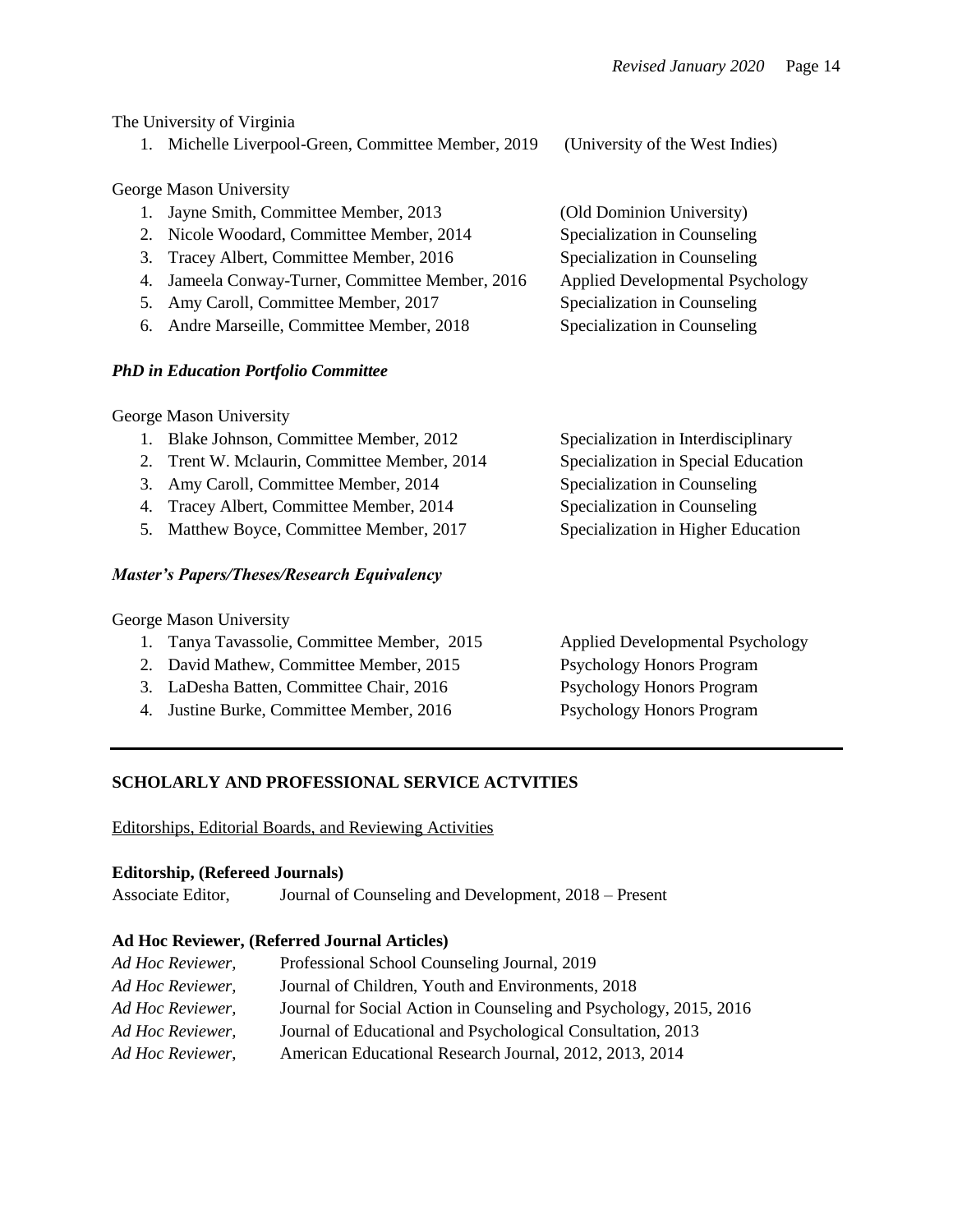### **Positions in Professional Associations**

National Counselor Representative Counselors for Social Justice (CSJ), 2015-2017 National Awards Committee Chair Counselors for Social Justice (CSJ), 2014-2017 Co-Coordinator, Pre-Conference Service Day Counselors for Social Justice (CSJ), 2012-2013 National Awards Committee Member Association of Multicultural Counseling and

Development, 2009-2010 National Student Representative Association of Multicultural Counseling and Development, 2007-2008

## **UNIVERISTY SERVICE**

## The University of Virginia

## **Department Level**

Department of Human Services Cultural Competence Workgroup, 2019-Present, *Co-Chair*

## **College Level**

Educational Equity Conference Steering Committee, Tom Tom Festival, 2019-2020, *Member* Communication Sciences and Disorders Search Committee, Associate Professor (TT), 2019-Present, *Member* Communication Sciences and Disorders Search Committee, Assistant Professor (TT), 2019-Present, *Member* CEHD Internal Review Committee, General Faculty, 2019, *Member*  CEHD Internal Review Committee, Tenure Track Faculty, 2018-2019, *Member*  Department of Human Services Search Committee, Department Chair, 2018, *Member*  CRPES Research Symposium Committee, 2018, *Co-Chair*

## **University Level**

Office of Graduate and Postdoctoral Affairs, Mentoring Institute, 2018-2019, *Diversity Mentor*

George Mason University

#### **Department Level**

CACREP Accreditation Committee, 2015-2017, *Member* Counseling and Human Development Search Committee, Tenure Track Faculty, 2014, 2016, *Member* Internship Coordinator, School Counseling Program, 2013-2014, *Chair* NCATE Assessment Committee, School Counseling Program, 2013-2014, *Member* Doctoral Development Committee, Counseling and Human Development, 2012-2014, *Member* Counseling and Human Development Search Committee, Clinical Faculty, 2012, 2014, *Member*